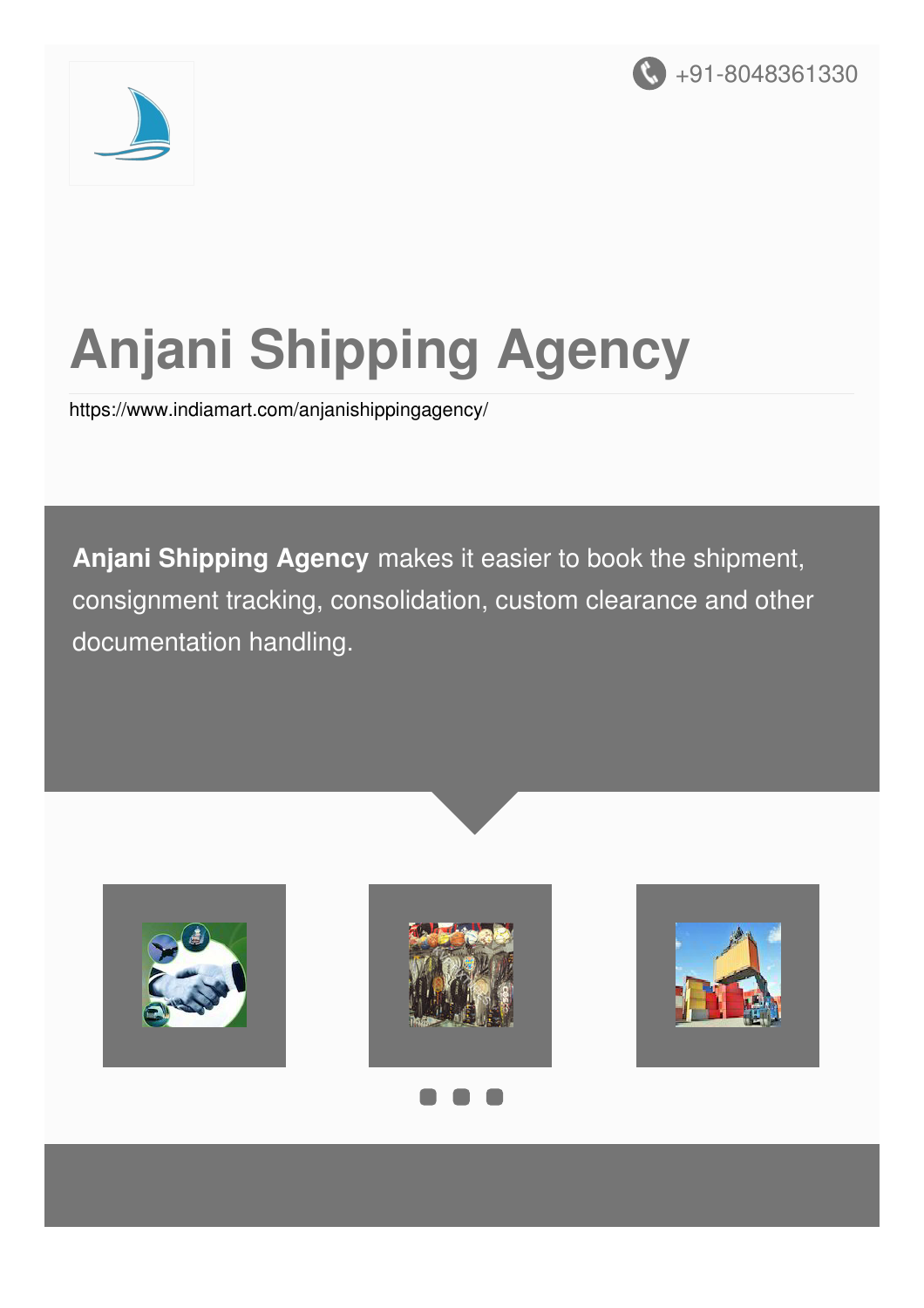#### About Us

**Anjani Shipping Agency** makes it easier to book the shipment, consignment tracking, consolidation, custom clearance and other documentation handling. When you choose ANJANI SHIPPING for your logistics needs, you choose the best. Whether it is sea or air, we ensure that your cargo is moved and delivered safely and in the prescribed time frame. We keep a close watch on the deliverables at all times. Our freight forwarding services are wide spread amongst the influential cities within India. ANJANI SHIPPING is a world class supply chain manager and transportation provider. Most of the very dominant industries consider logistics as a critical business activity which influences the day to day revenue generation in any company. Feeder offers top notch freight forwarding, cargo handling and warehousing solutions to its customers worldwide. Logistics in itself follows a complicated framework which makes it difficult for anyone and everyone to survive in this industry. Feeder is not just anyone and definitely not as common as everyone. Its ideologies are independent, its practices are sophisticated and its quality is pure. ANJANI combines its services with the customer requirements to custom design specific solutions for its clients. Once you find Feeder, you stop looking.

#### **For more information, please visit**

<https://www.indiamart.com/anjanishippingagency/profile.html>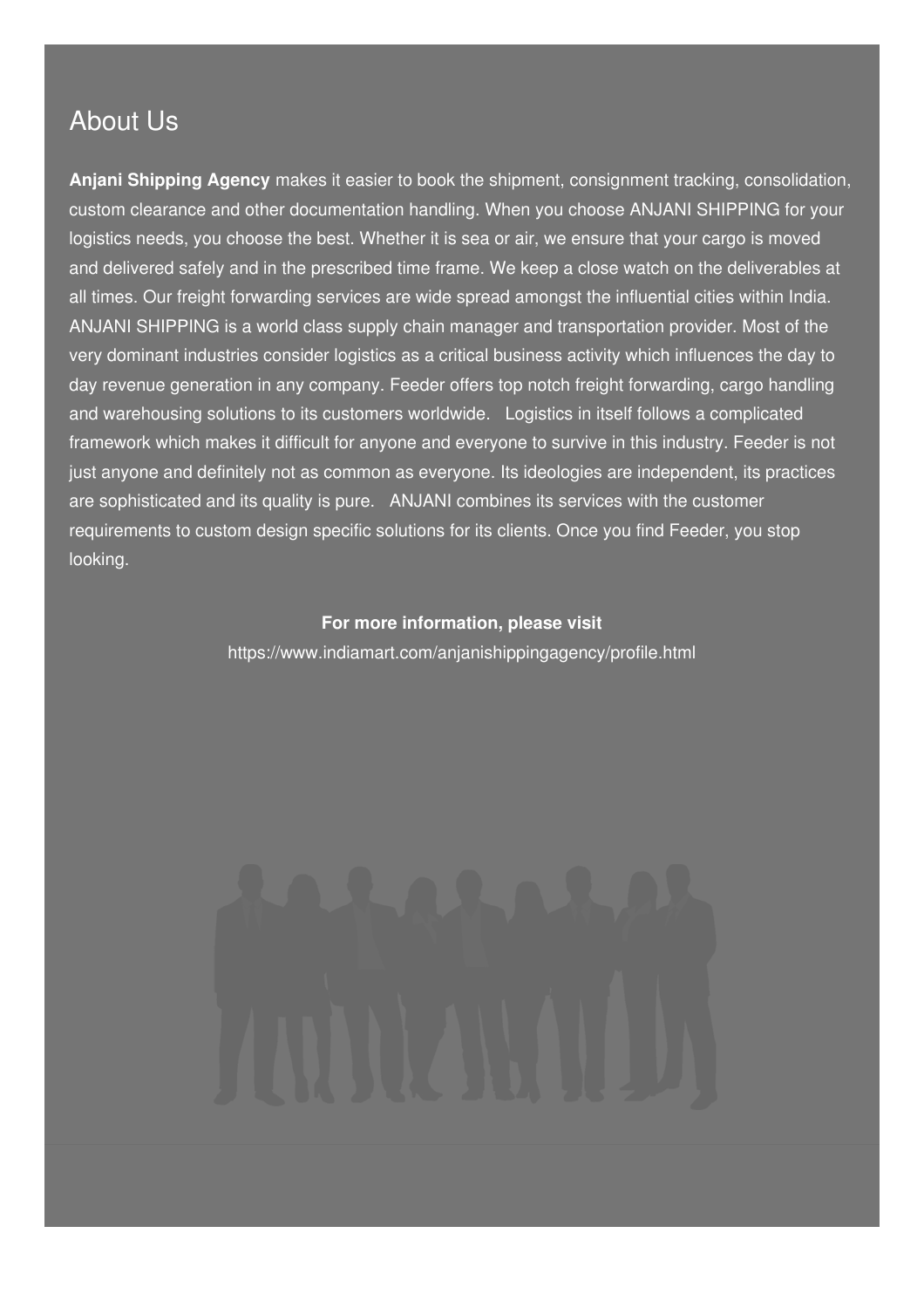#### **CUSTOMS CLEARANCE AND FORWARDING SERVICES**



Customs Clearance Services **Import/Export Customs** 



Clearance





**Custom House Agent Custom Clearing Agent**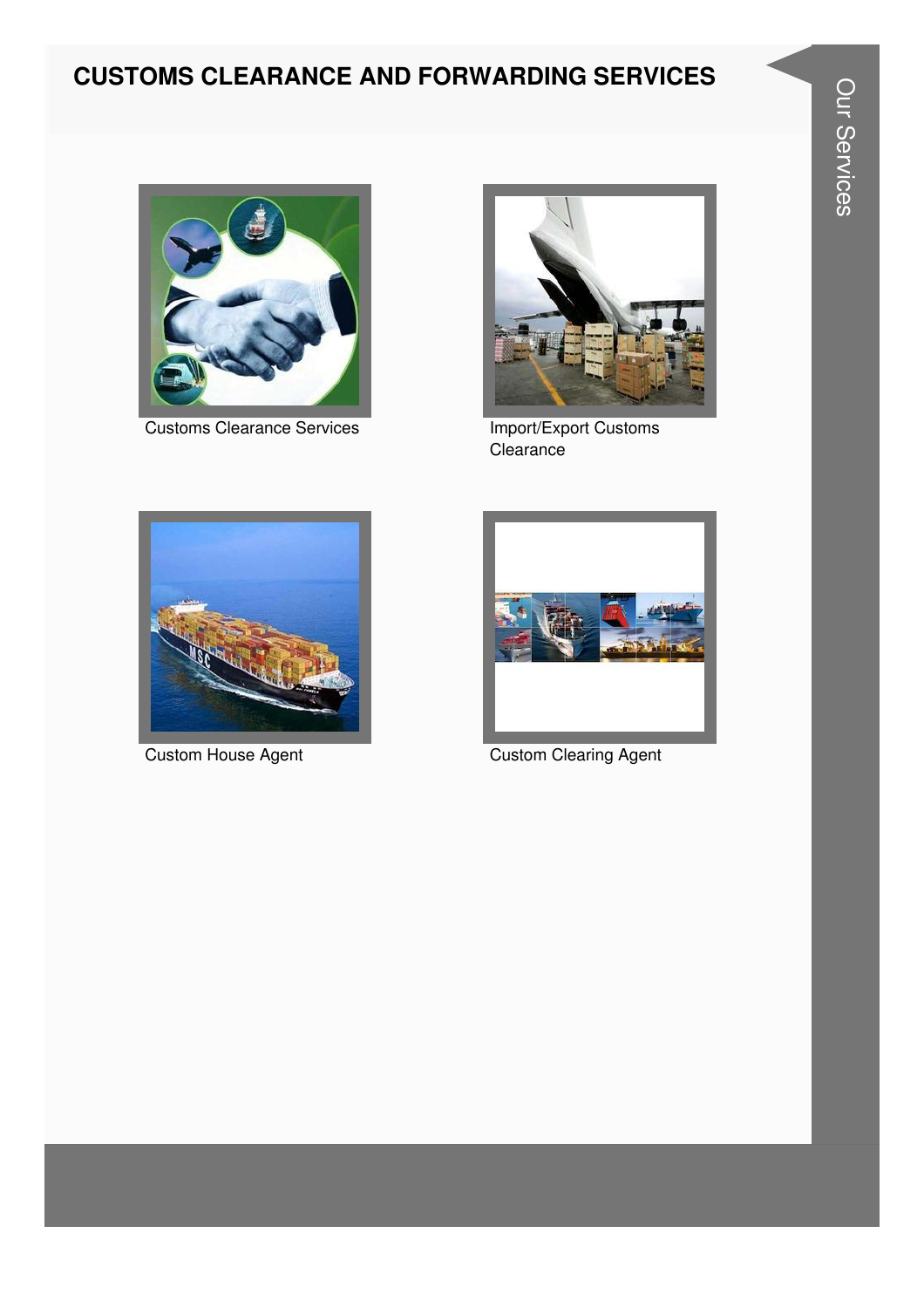#### **IMPORT CUSTOM CLEARANE SERVICES**



Sporting Goods Custom Clearance



Pvc Resin, Hdpe, Lldp Import Clearance



Nut, Bolt, Screws Import Clearance



**Medical Equipment Import Clearance Services**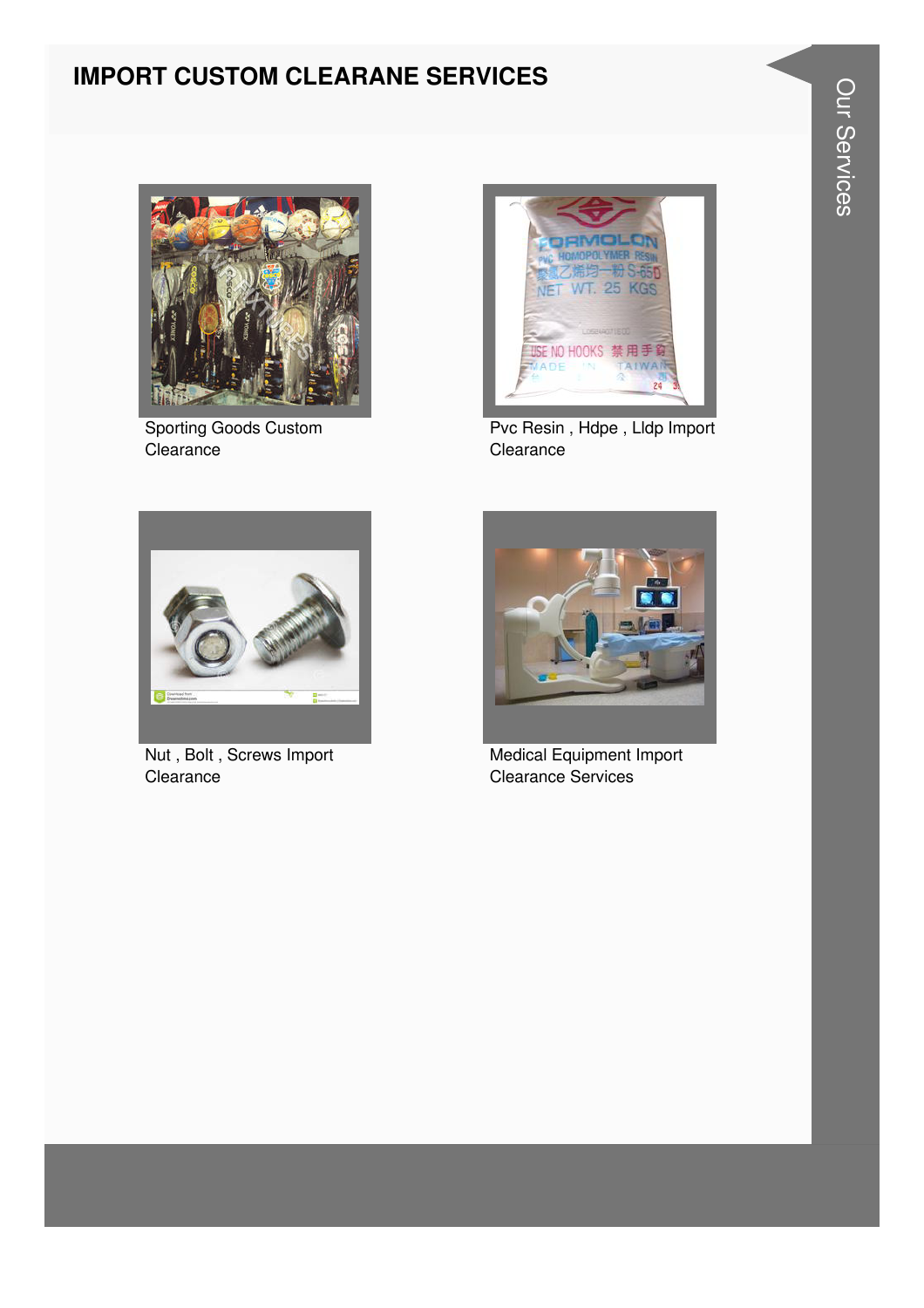#### **IMPORT CUSTOM CLEARANE SERVICES IN INDIA**





Custom Broker **Custom Broker** Custom Duty Services





Ice Gate Custom Services Custom Clearance At Surat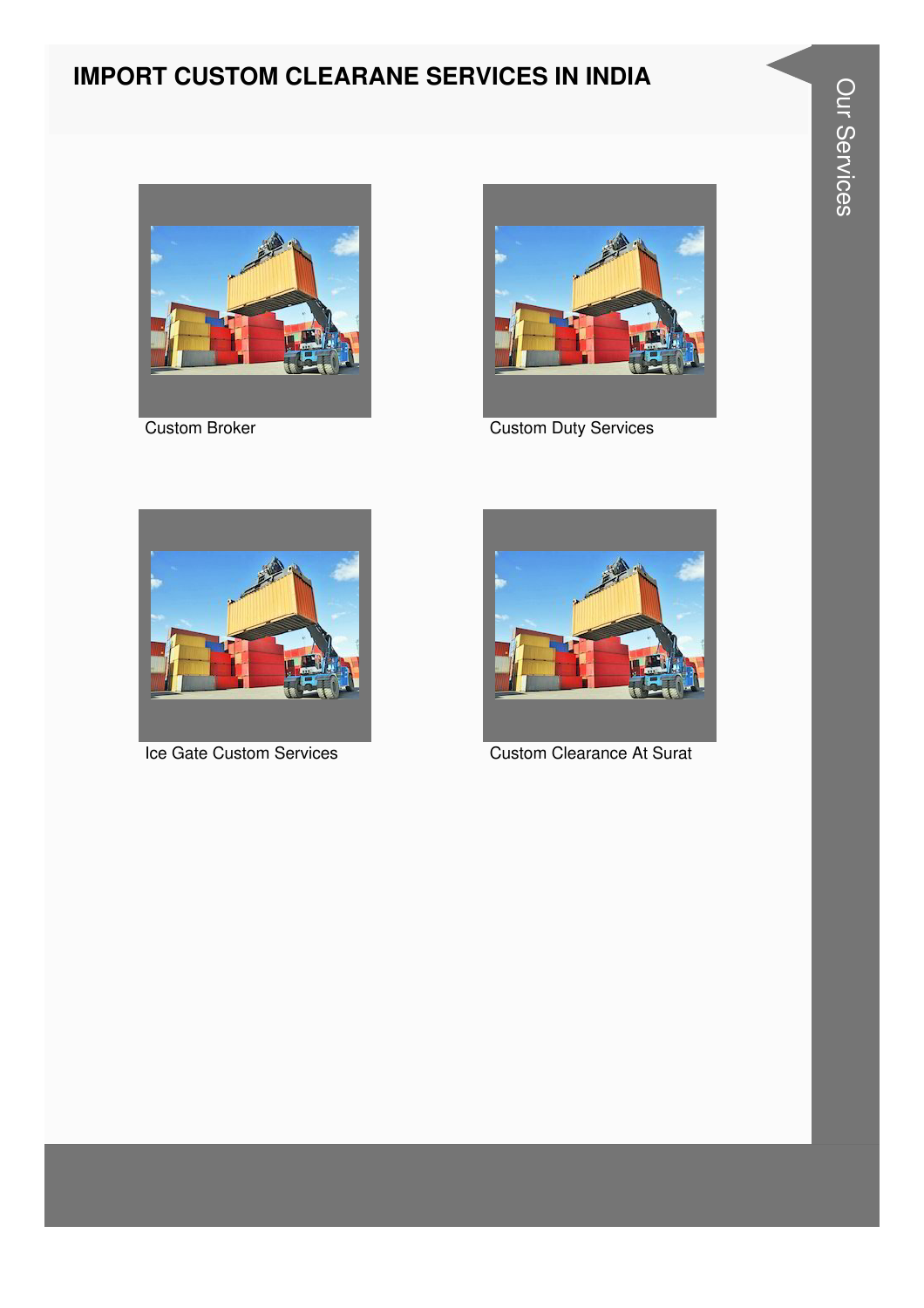#### **SEA FREIGHT SERVICE**



Sea Air Freight Services



Ocean Freight Services



Sea Freight Service



Sea Freight Forwarder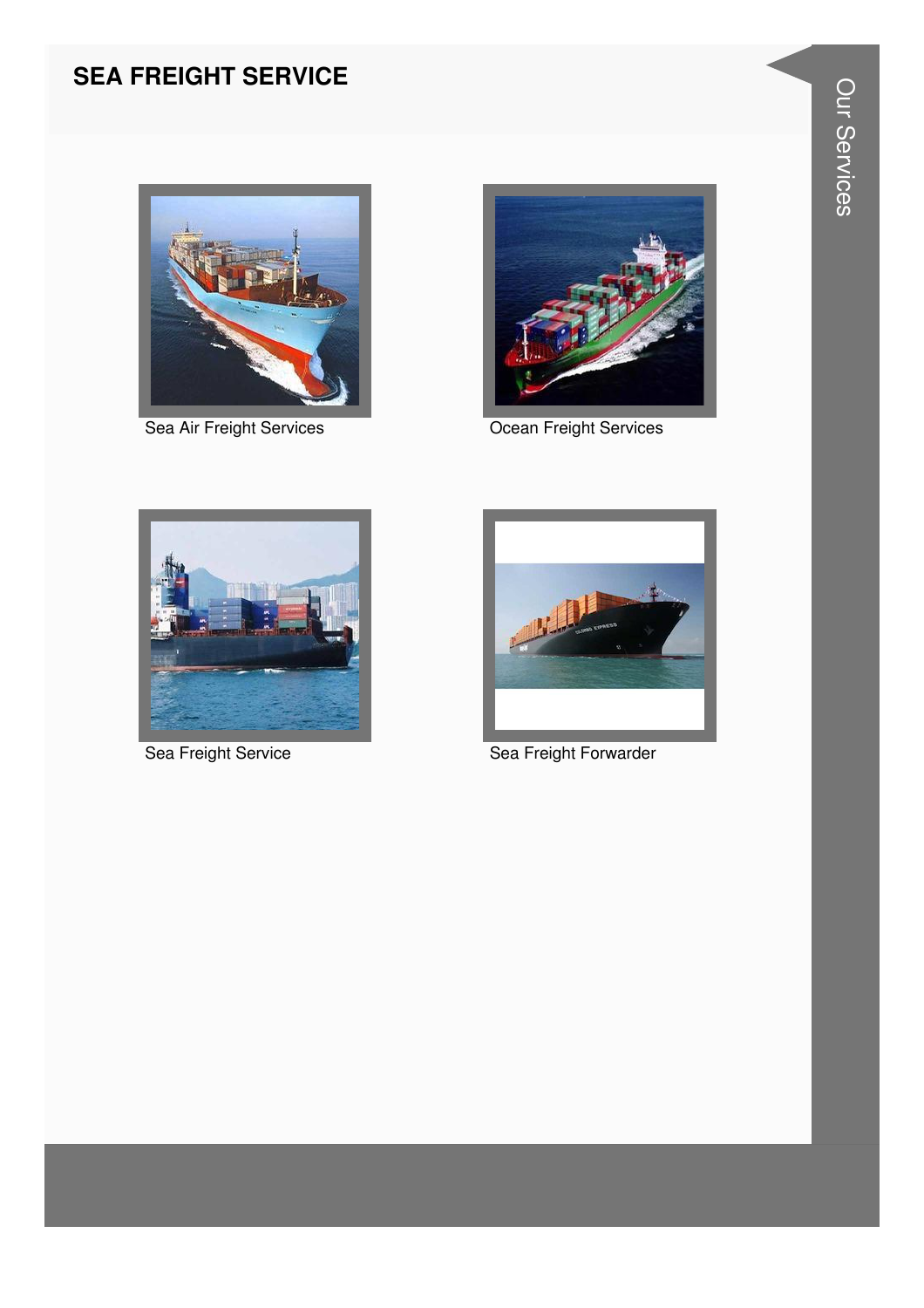### **AIR FREIGHT SERVICES**



Sea Air Forwarder



Air Freight Forwarder<br>Companies



Freight Air



Air Freight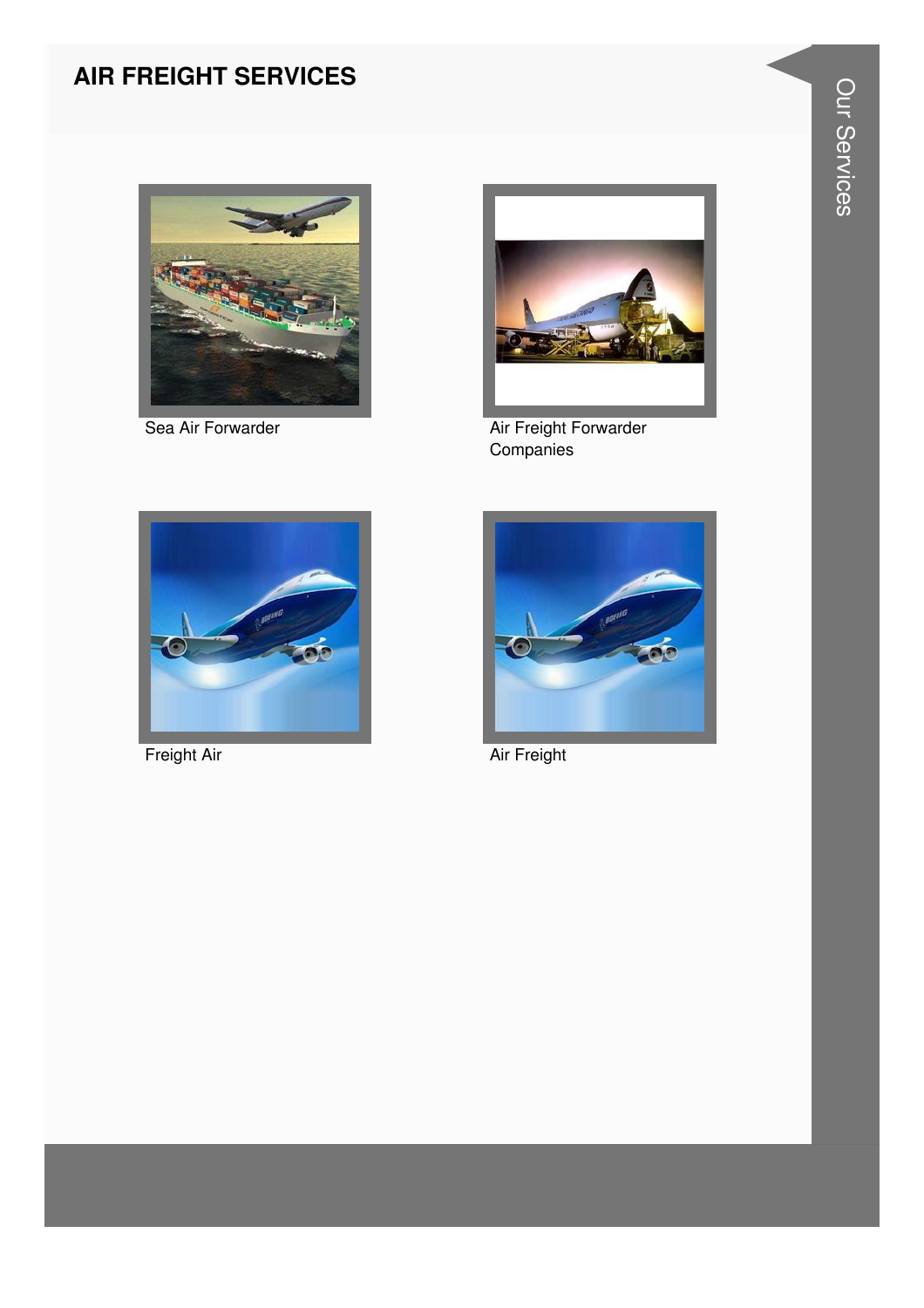#### **CARGO & SHIPPING SERVICES**



Cargo Shipping Services



**Bulk Cargo Services** 



**Parcel Shipments** 



**Cargo Transportation Services**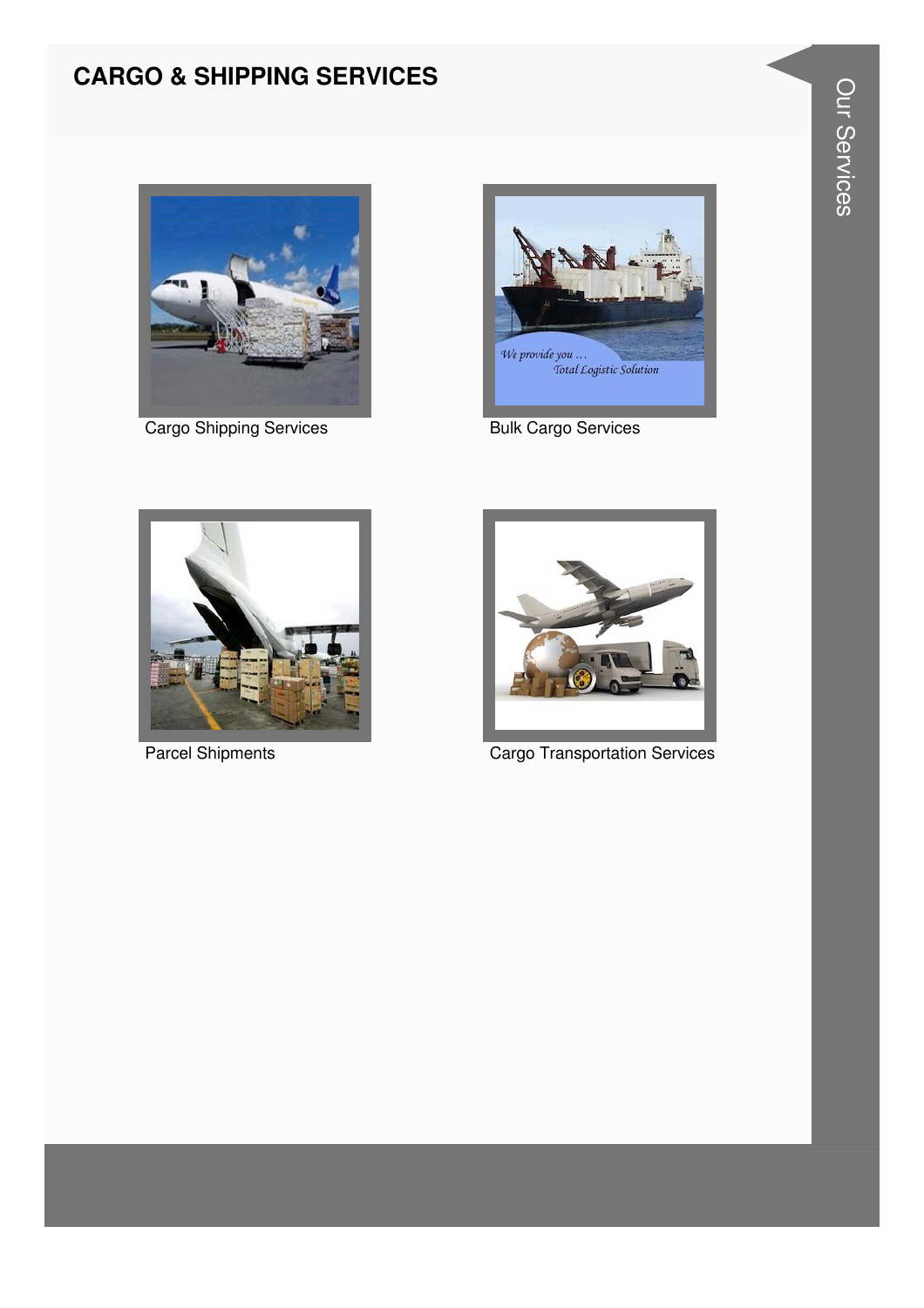#### **INDIAN POSTAL CLEARING & FORWARDING SERVICES**



Postal Package Clearance Services



Postal Parcel Clearance Services



International Parcel Clearance Services



DDP Shipments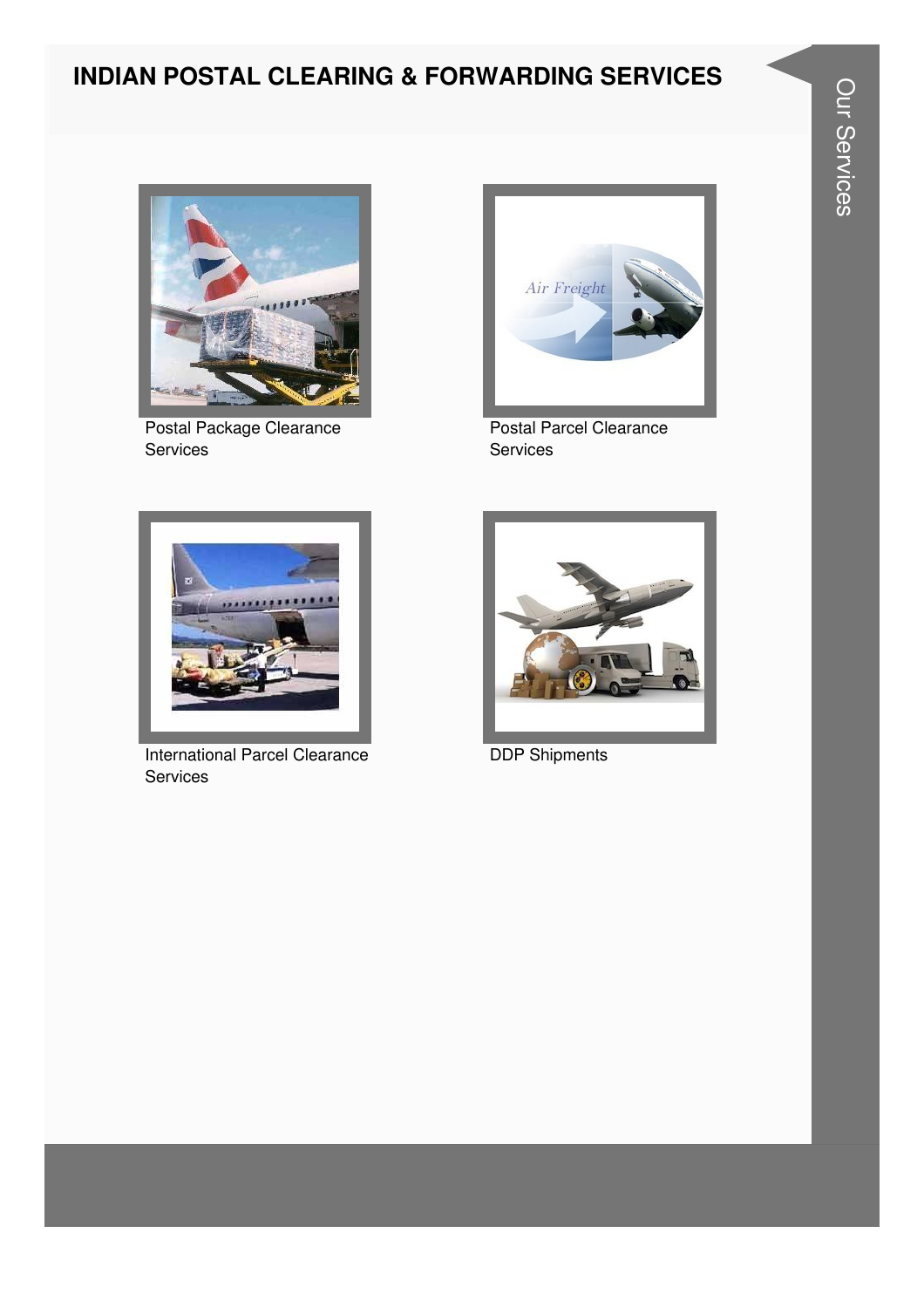#### **INTERNATIONAL COURIER SHIPMENTS**



Postal Shipment Clearance Services



Customs Clearing



Indian Post Clearance Services



Indian Postal Clearance Services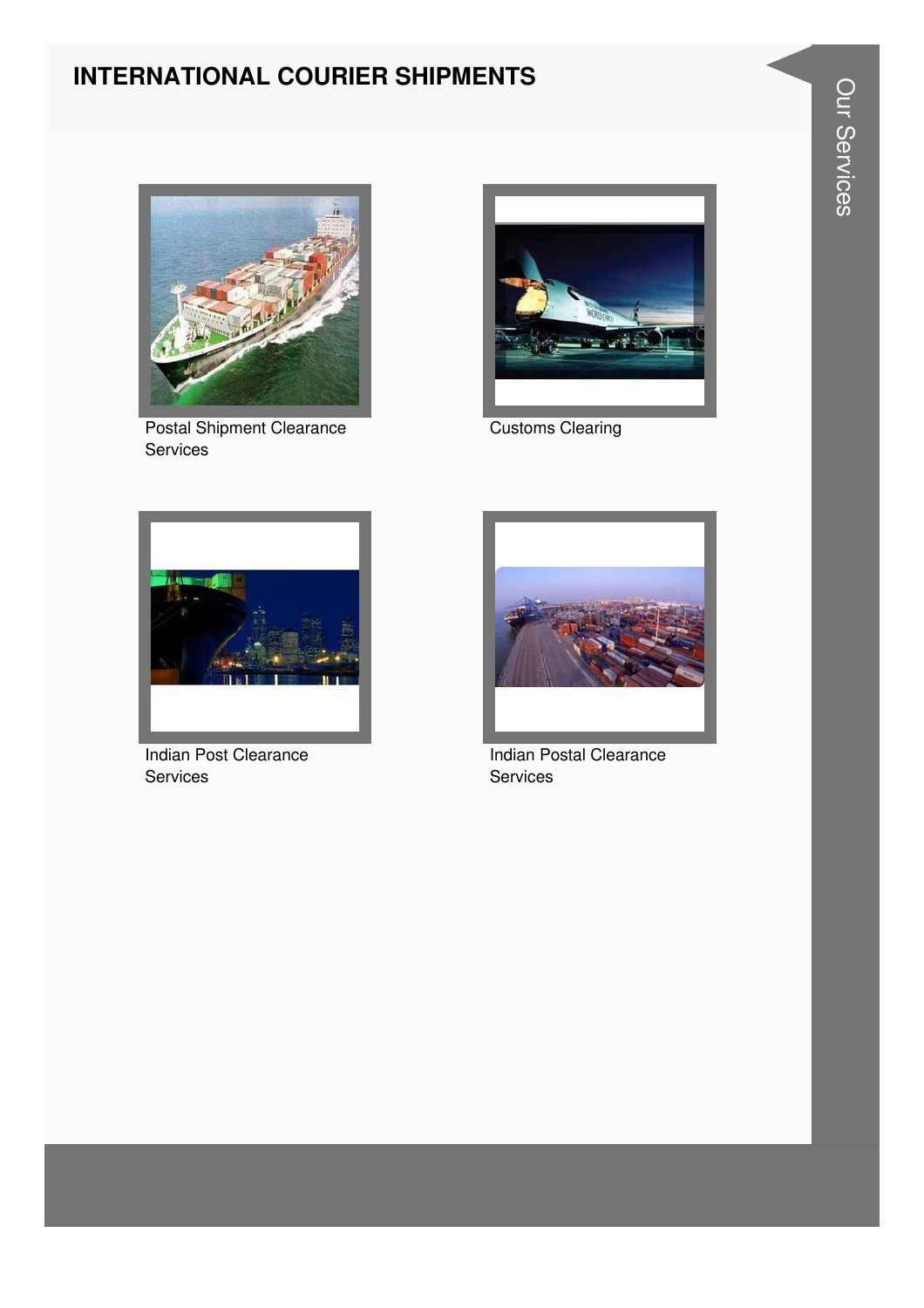#### **OTHER SERVICES:**



Sea Freight Forwarding



Sports Shoes Import Clearance



**Agent Custom Clearane** 



Sea Freight Agents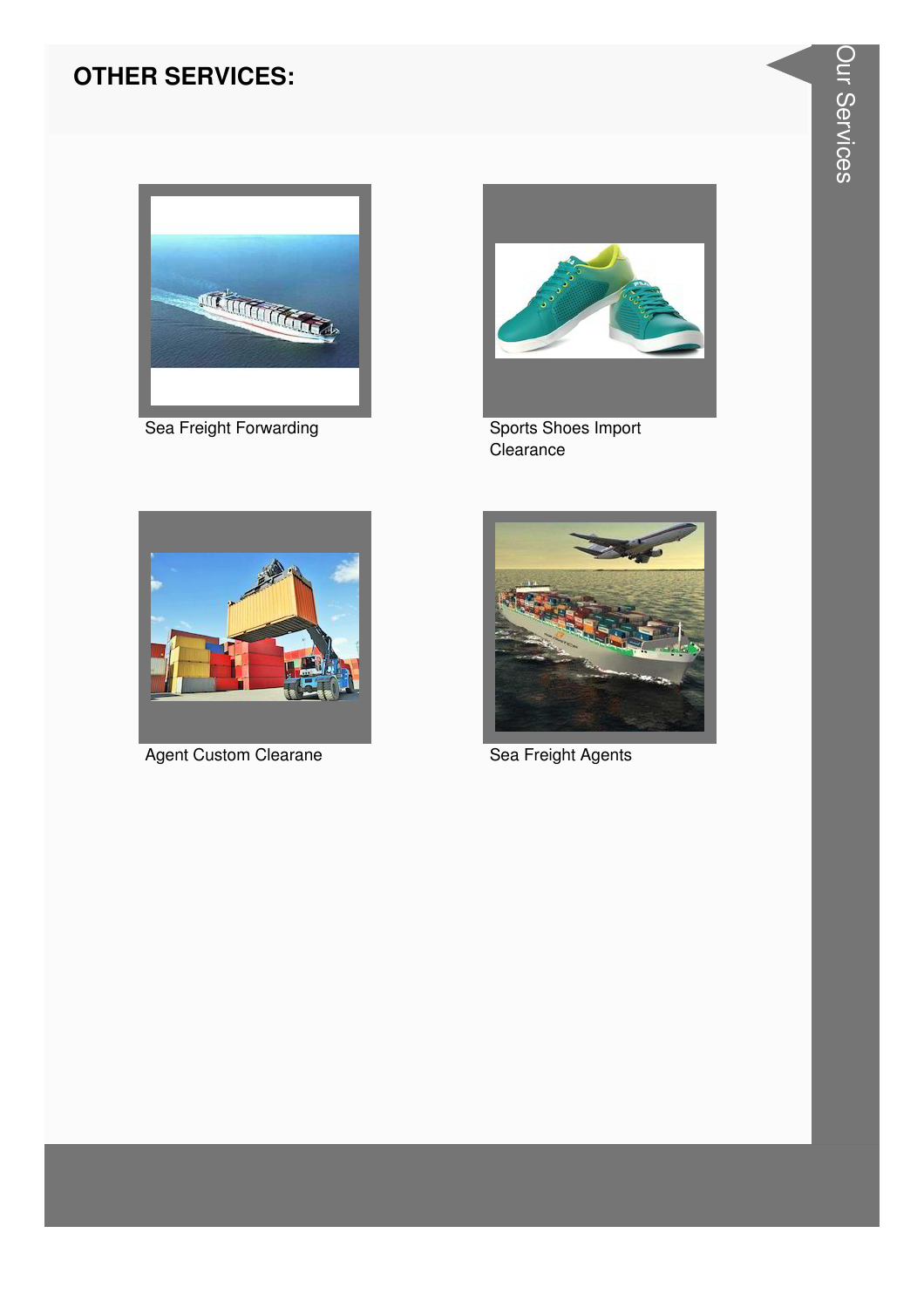#### **OTHER SERVICES:**



Air Freight Service



**Courier Shipments** 



**DDP & DDU Shipments**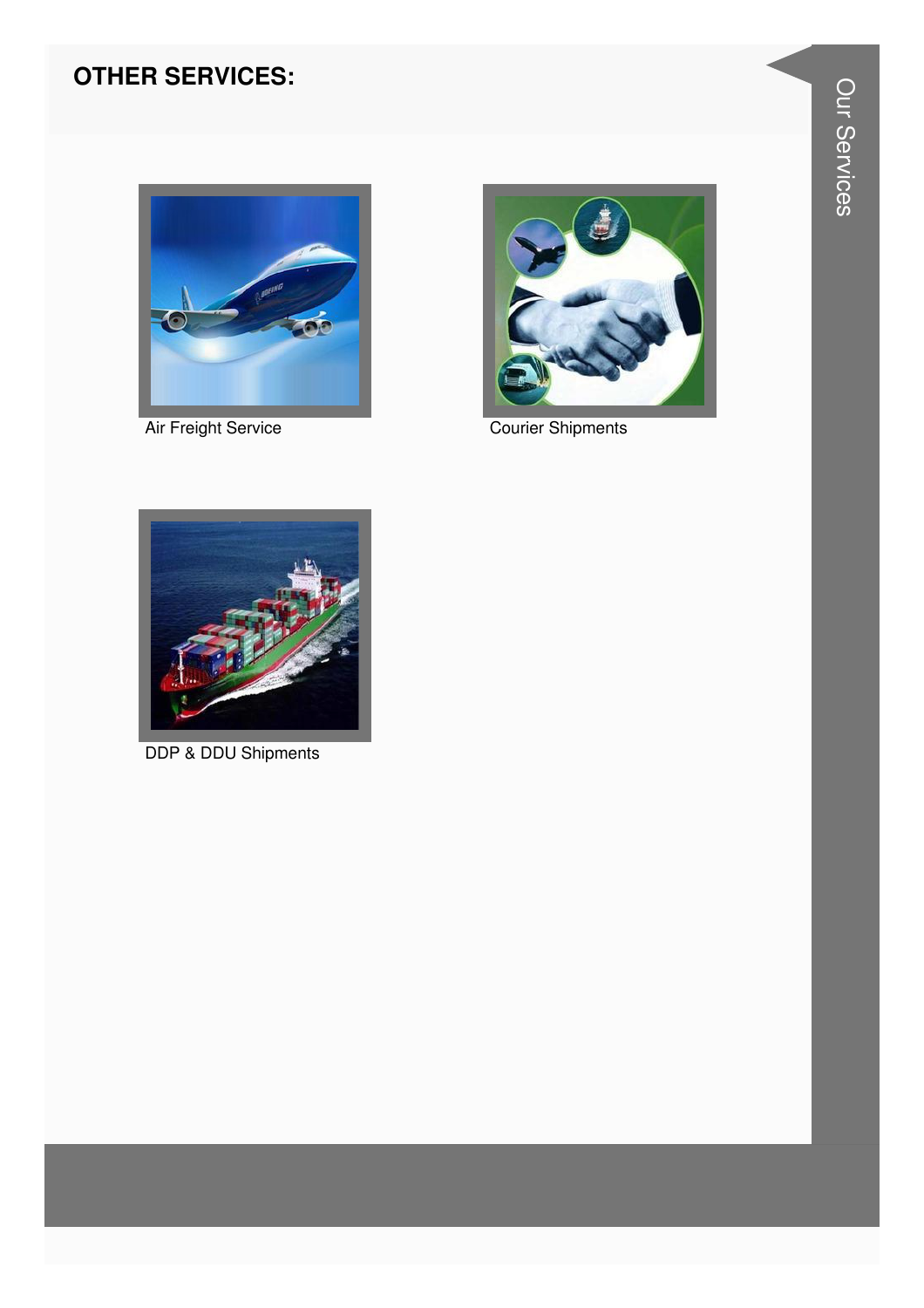## Factsheet

| Year of Establishment            | : 1991              |
|----------------------------------|---------------------|
| <b>Nature of Business</b>        | : Service Provider  |
| <b>Total Number of Employees</b> | $: 11$ to 25 People |